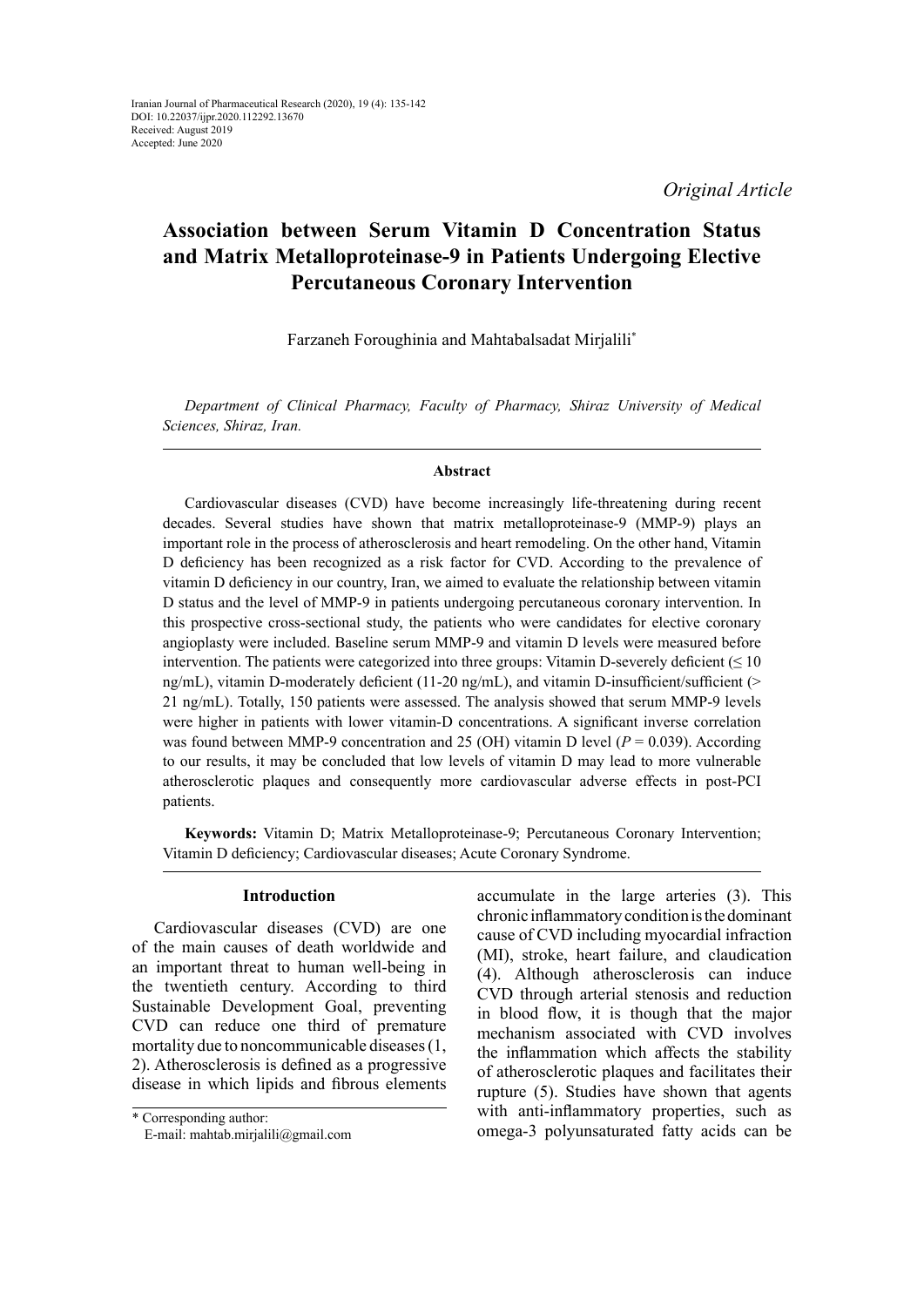considered as an effective adjunctive therapy to the standard drug regimen used before PCI to decrease cardiovascular events after PCI (6, 7). Coronary plaque disruption followed by platelet aggregation and thrombosis, finally results in acute coronary syndromes and its complications (8).

Matrix metalloproteinases (MMPs), a family of zinc and calcium dependent endopeptidases, are known to have major role in cellular migration, cytokine activation, growth factor availability, angiogenesis, and extracellular matrix (ECM) degradation (9). MMPs, as well as other proteinases, trigger destruction of the vascular ECM in late stage atherosclerosis (10). MMPs have a dual role in intimal thickening which involves net matrix deposition, and plaque rupture, which involves net matrix destruction. Intimal thickening is defined as a physiological response to mechanical injury, increased wall stress, or chemical insult, such as atherosclerosis while plaque rupture is caused by remodeling failure of intima. It seems that the dysregulation of MMP activity mediates the transition from physiologic remodeling to matrix destruction (11). Among this family, MMP-9, also known as gelatinase B, is mainly responsible for the degradation of elastin and collagen IV and is produced by various cell types, including keratinocytes, monocytes, tissue macrophages, and polymorphonuclear leukocytes (neutrophils), as well as by a variety of malignant cells (12, 13). It has been demonstrated that serum MMP-9 levels are significantly elevated in ACS patients compared to the control subjects (14). Furthermore, mounting proof shows that MMPs play an important role in restenosis after angioplasty and the occlusion of venous artery bypass grafts through enhancing the proliferation and migration of endothelial and vascular smooth muscle cells (VSMC) (10, 15).

The role of vitamin D in bone metabolism and maintenance of calcium hemostasis is well described (16). The deficiency of this fat soluble vitamin can lead to rickets and osteomalacia in pediatrics and adults, respectively (17). In recent years, it has been recognized that vitamin D deficiency is associated with several chronic medical

conditions such as osteoporosis, cancers, autoimmune diseases, diabetes mellites, hypertension, and cardiovascular disease. Several studies suggest that the hormonal derivative of vitamin D, 1,25 dihydroxy vitamin D, directly affects cardiac muscle, regulates secretion of parathyroid hormone, regulates the renin angiotensin aldosterone system, and modulates the immune system (18). Although vitamin D deficiency is considered as an independent risk factor for CVD, it is not clear whether vitamin D supplementation can reduce the occurrence of CVD or improve its outcome (19).

There is evidence that suggests that vitamin D can positively affect MMP-9 serum level and reduces its production (20). With this background in mind, we aimed to evaluate the correlation between serum vitamin D concentration status and MMP-9, as an early cardiac remodeling biomarker, in the patients who were candidates for elective percutaneous coronary intervention.

## **Experimental**

In this prospective, cross-sectional study, 150 patients undergoing elective coronary intervention in a tertiary care heart hospital, Kosar hospital, affiliated to Shiraz University of Medical Sciences (SUMS) were evaluated during the study period, between January 2017 and July 2017.

This study was approved by the Ethics Committee of SUMS. A written informed consent was obtained from all participants before enrollment to the study.

Patients aged 18-80 years old, who has had a successful PCI and were willing to participate in the study were eligible to be enrolled. The exclusion criteria were as follows: administration of vitamin D supplement during last month, bypass surgery during three months prior to the study, STEMI patients, age above 80 or below 18 years old, and the patients unwilling to continue the study.

The patients' demographic and clinical data, including sex, age, and risk factors for cardiac events such as history of smoking or past history of smoking, hypertension, hyperlipidemia, diabetes mellitus, myocardial infarction, acute coronary syndrome,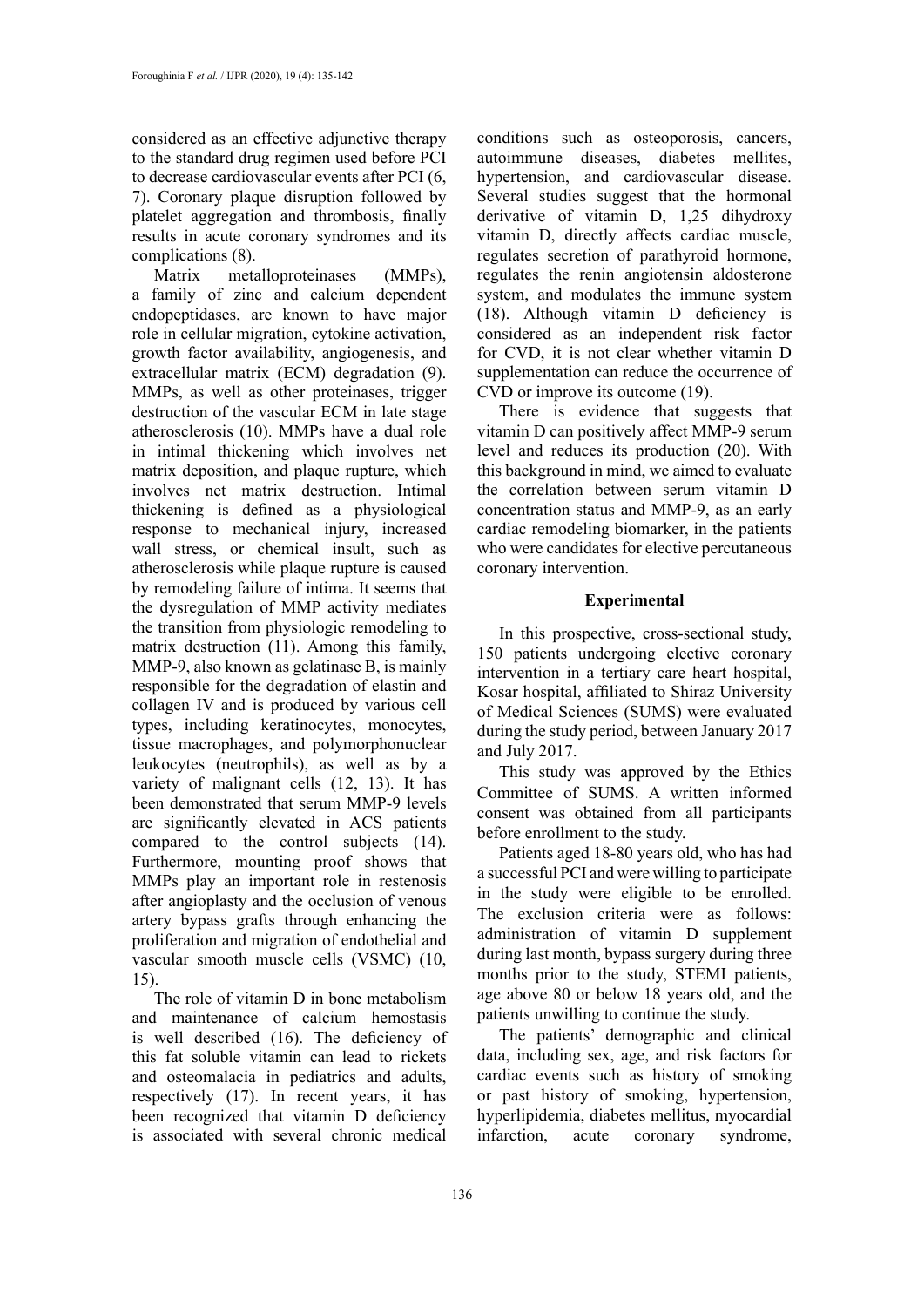percutaneous coronary intervention, and coronary artery bypass grafting (CABG) surgery were recorded.

Peripheral venous blood samples (10 mL) were collected from each patient before PCI, to determine 25-hydroxyvitamin D (25- OH D) and MMP-9 serum level. In order to separate serum from blood, the samples were centrifuged at 3,000 rpm for 10 min, then the samples were frozen and stored at -80 ℃ until measurement.

Serum level of vitamin D was measured by means of high-performance liquid chromatography (HPLC) while serum level of MMP-9 was determined by 96-well enzyme-linked immunosorbent assay (21) kit manufactured by Bioassay Technology Laboratory, Shanghai, China (E0936Hu).

Based on the objective of the study, the patients were stratified into three groups according to their vitamin D serum level as follows: Vitamin D-severely deficient  $(\leq$ 10 ng/mL), vitamin D-moderately deficient  $(11-20 \text{ ng/mL})$ , and vitamin D-insufficient/ sufficient ( $> 21$  ng/mL) (18).

The data obtained were analyzed using the Statistical Package for Social Sciences (SPSS) (version 21 SPSS Inc., Chicago, Ill, USA). Categorical variables were presented as absolute and relative (percentage) frequencies. Continuous variables were expressed as mean  $\pm$  standard deviation (SD). Due to the abnormal distribution of data, Kruskal-Wallis test was performed to examine the relationship between vitamin D level categories and serum concentration of MMP-9. Mann-Whitney test was also applied to determine any possible correlations between MMP-9 level and the patients' gender. Pairwise comparison tests were conducted to determine which groups differ significantly from the other group by its MMP-9 level, using Mann-Whitney test. For all tests, *P*-value < 0.05 was considered as significance level.

## **Results and Discussion**

During the study period, a total number of 150 patients undergoing elective coronary intervention in Kosar hospital were recruited in the study. The average age of participants was  $60.92 \pm 10.07$  years. The majority of the

patients were male (57.3%). The mean serum vitamin D and MMP-9 levels were  $17.40 \pm$ 10.26 ng/mL and  $3497.43 \pm 3210.49$  ng/mL, respectively. The participants' demographic, clinical, and biochemical variables are reported in Table 1.

Severe vitamin D deficiency was present in 37 (24.66%). Moderate vitamin D deficiency was reported in 66 (44%) of the participants while 66 patients (44%) had normal or insufficient vitamin D level. There was no significant difference regarding demographic and clinical characteristics amongst groups except for sex  $(P$ -value = 0.017) and previous history of PCI ( $P$ -value = 0.040).

Further analysis showed no significant difference in the serum MMP-9 level in males and females  $(P$ -value =  $0.682$ ). The correlation of vitamin D level with MMP-9 is depicted in Figure 1 there was a significant inverse relationship between the level of vitamin D and the level of MMP-9 (*P*-value  $= 0.013$ ). Evaluating the difference of MMP-9 level between three groups, it turned out that MMP-9 level was statistically different only between group 2 and group 3 ( $P$ -value = 9.024) but not between group 1 and 2 (*P*-value =  $0.194$ ) as well as group 1 and 3 ( $P$ -value = 0.067).

Our findings revealed that the serum concentration of vitamin D was low in the majority of the patients who were candidates for PCI. In other words, 103 out of 150 participants (approximately 70%) were suffering from severe or intermediate vitamin D deficiency. Several studies have proven that patients with serum level of 1, 25 dihydroxy vitamin D3 above 30 ng/mL, the cutoff defined as vitamin D sufficiency, are at lower risk of developing CVD (22, 23). Vitamin D deficiency is associated with arterial hypertension, obesity, impaired glucose metabolism and diabetes type 2, abnormal lipid profile, chronic kidney disease, endothelial dysfunction and atherosclerosis (24). Although the history of previous PCI was reported statistically significant between three vitamin D groups, this difference was seen between group 1 and group 3 and also group 1 and group 2. With regard to the definition of vitamin D deficiency  $(25 \text{ (OH)} D < 20$ ng/mL), there is no significant differences between vitamin D deficient patients and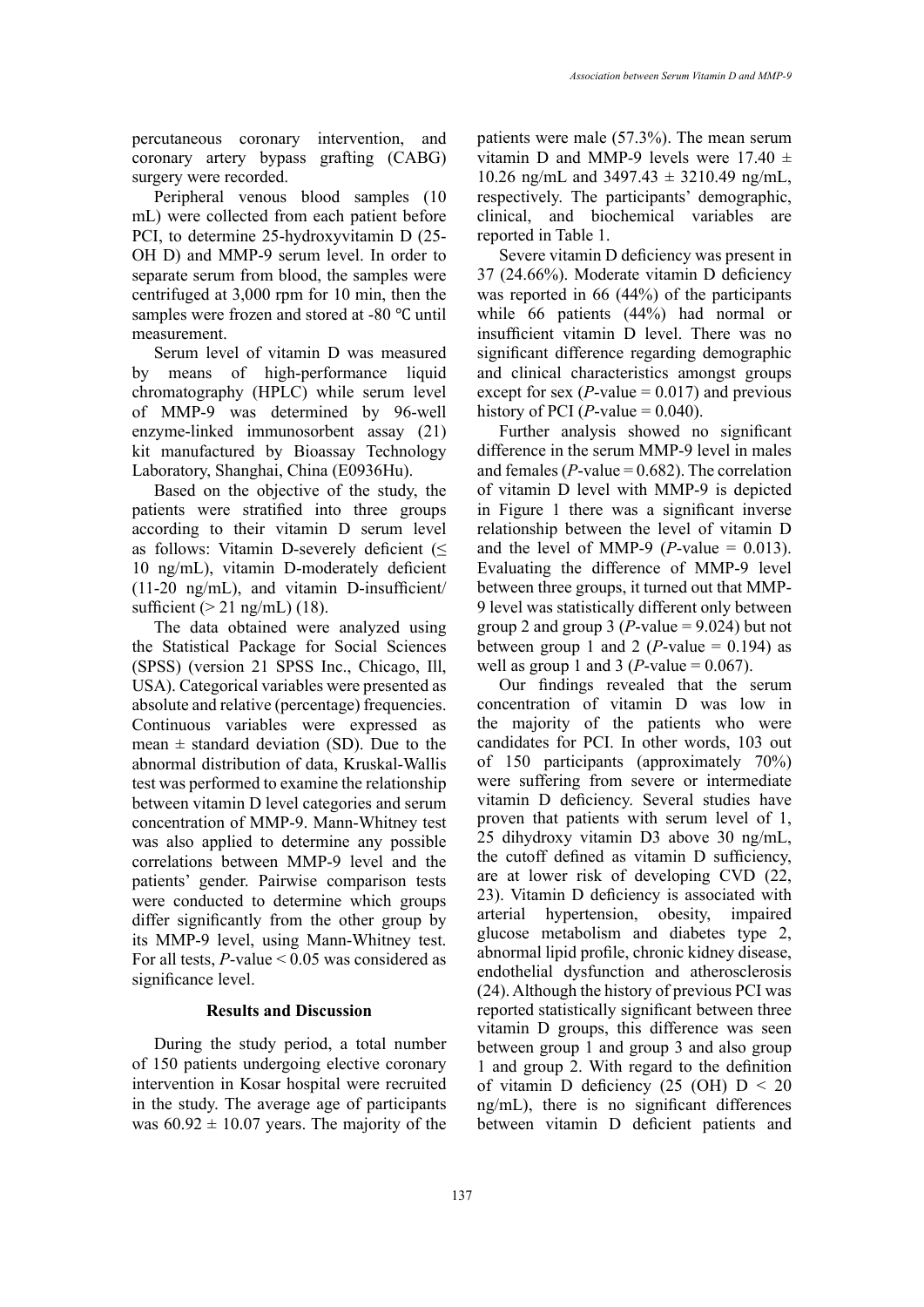vitamin D sufficient cases based on this item. Based on the Framingham Offspring Study, severe vitamin D deficient patients (25 (OH)  $D < 10$  ng/mL) who had never experienced CVD events, were more prone to develop a first CVD event after 5 years of follow-up compared to subjects with higher levels of vitamin D (25 (OH)  $D > 15$  ng/mL) (25).

Table 1. Comparison between demographic and clinical characteristics of patients with severely deficient, moderately deficient and insufficient/sufficient vitamin D levels.

|                                  | Vitamin D3          |                                   |                   |         |
|----------------------------------|---------------------|-----------------------------------|-------------------|---------|
| Variable                         | Group 1             | Group 2                           | Group 3           | P-value |
|                                  | $(x \leq 10$ ng/mL) | $(10 \le x \le 20 \text{ ng/mL})$ | $(x > 20$ ng/mL)  |         |
| $N(\%)$                          | 37(24.7)            | 66(44)                            | 47(31.3)          |         |
| Sex (male), $N$ $(\%)$           | 24(27)              | 45(50)                            | 20(23)            | 0.017   |
| Age, yrs, (mean $\pm$ SD)        | 58.40 $\pm$ 7.58    | $60.86 \pm 11.91$                 | $63.00 \pm 8.25$  | 0.077   |
| Diabetes mellitus, N (%)         | 16(32)              | 17(34)                            | 17(34)            | 0.175   |
| Hypertension, $N$ (%)            | 25(23)              | 45 (42)                           | 37(35)            | 0.433   |
| Dyslipidemia, N (%)              | 13(20)              | 30(47)                            | 21(33)            | 0.587   |
| Smoker, N (%)                    | 10(31)              | 16(50)                            | 6                 | 0.212   |
| Previous MI, N (%)               | $\boldsymbol{0}$    | 2(40)                             | 3(60)             | 0.376   |
| Previous smoker, $N$ (%)         | 10(29)              | 17(49)                            | 8(22)             | 0.462   |
| Previous PCI, N (%)              | $\boldsymbol{0}$    | 5(42)                             | 7(58)             | 0.040   |
| Previous CABG, N (%)             | 1(14)               | 3(43)                             | 3(43)             | 0.790   |
| ACS, $N$ $(\%$ )                 | 2(40)               | 2(40)                             | 1(20)             | 0.720   |
| GFR, mL/min, mean $\pm$ SD       | $79.61 \pm 64.16$   | $71.58 \pm 29.14$                 | $65.55 \pm 33.13$ | 0.103   |
| Creatinine, mg/dL, mean $\pm$ SD | $1.15 \pm 0.28$     | $1.08 \pm 0.22$                   | $1.23 \pm 1.03$   | 0.182   |

Acute coronary syndrome; GFR, Glomerular filtration rate. Abbreviations: MI, Myocardial infarction; PCI, Percutaneous coronary intervention; CABG, coronary artery bypass grafting; ACS,



**Figure 1.** The association between serum vitamin D level with MMP-9. **Figure 1.** The association between serum vitamin D level with MMP-9.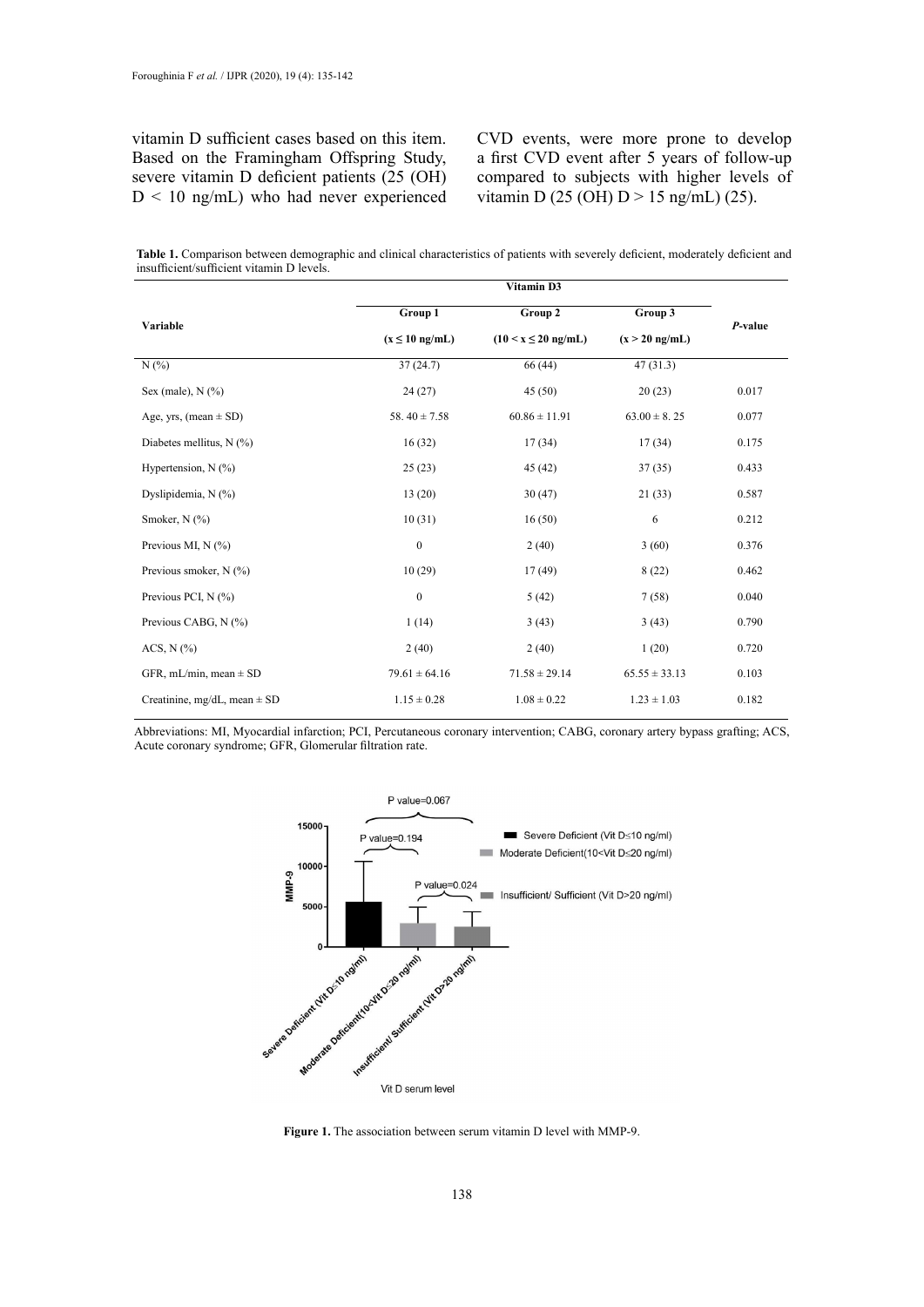A few randomized clinical studies have focused on the cardiovascular outcomes of vitamin D supplementation (24). Some studies failed to demonstrate any benefits of vitamin D supplementation on the prevalence of CVD or its mortality rate (26, 27). Also, there are metanalyses reporting non-significant trends for reduced cardiovascular events in the patients receiving vitamin D compared to the control groups (28, 29). On the other hand, the positive effect of vitamin D supplementation on the reduction of mortality rate has been reported in several other studies (28, 30). Therefore, the positive effect of administration of this supplement in the prevention of cardiovascular events has been remained controversial in recent years.

Our results indicate that the serum level of MMP-9 is inversely associated with vitamin D concentration among the patients undergoing PCI. This finding is consistent with the study of Khalili *et al*. in which an inverse relationship between 25 (OH) D level and MMP-9, as early biomarker of remodeling, was observed in the patients following myocardial infarction (31). In another study which was conducted on Iranian population, the association of vitamin D receptor gene polymorphism, serum levels of 25 (OH) vitamin D, and MMP-9 with coronary artery diseases (CAD) was evaluated. It was shown that vitamin D deficiency was associated with increase of serum MMP-9 level in the patients with coronary arterial disease. Moreover, the patients with ff genotype of FokI polymorphism had higher MMP-9 levels and lower vitamin D concentrations (32). Timms and his colleagues also demonstrated that vitamin D deficiency was associated with abnormal increases in circulating MMP-9 and MMP-2, as well as C-reactive protein (CRP). Interestingly, these abnormalities were corrected through receiving vitamin D supplementation for one year  $(33)$ .

Furthermore, the impact of vitamin D level on the serum level of MMP-9 has been determined in other diseases, such as end stage renal disease, pulmonary tuberculosis, chronic rhinosinusitis with nasal polyposis, diabetic foot ulcer, etc. (34-37).

The exact mechanism behind the inhibition of MMP-9 production by vitamin D is unclear. It seems that activation of vitamin D receptor by its ligand can induce binding of activating protein-1 (AP-1) to its response elements existing on the MMP-9 gene promotors. For example, calcitriol or vitamin D3 increases the AP-1 binding activity and this process is dependent on binding of c-fos/c-jun elements vitamin D response element (VDRE) and AP-1 in the regulatory region of c-jun (38, 39). Also, vitamin D may inhibit MMP-9 production via suppressing tumor necrosis factor alpha (TNF-α) (37).

Several studies have shown that high level of MMP-9 is associated with higher risk of CVD, ACS, left ventricular remodeling post MI, and coronary artery in-stent restenosis (40, 41). Hence, serum MMP-9 level can be utilized as a specific and sensitive biomarker in clinical practice in identification of patients with high risk of CVD, diagnosis of atherosclerotic plaque rupture, and ischemia at early stages, and prevention of post MI remodeling (40).

Despite randomization, in our study, gender was statistically different between groups  $(P\text{-value} = 0.017)$ . To remove the cofounding effect of gender, the Mann-Whitney test was used. Our analysis reported that the difference regarding gender distribution between the groups did not have any significant effect on serum level of MMP-9 ( $P$ -value = 0.68). In addition, it was revealed that most of our vitamin D deficient patients were male. With regard to the inverse relationship between vitamin D and MMP-9 levels in our results, it may be postulated that males with vitamin D deficiency are more prone to cardiovascular diseases than females. This finding is consistent with the Framingham heart study claiming that males with elevated plasma level of MMP-9 may be at greater risk for cardiac diseases, such as cardiac wall thickness and large end-diastolic left ventricular size (42).

There were some limitations in the present study that should be considered: The major limitation was the relatively small sample size of the patients that has limited the statistical power. In addition, only one sample was taken from each patient and the patients were not followed up after PCI. Further studies with larger sample size considering measurement of serum MMP-9 and vitamin D level before and after PCI are required to confirm the impact of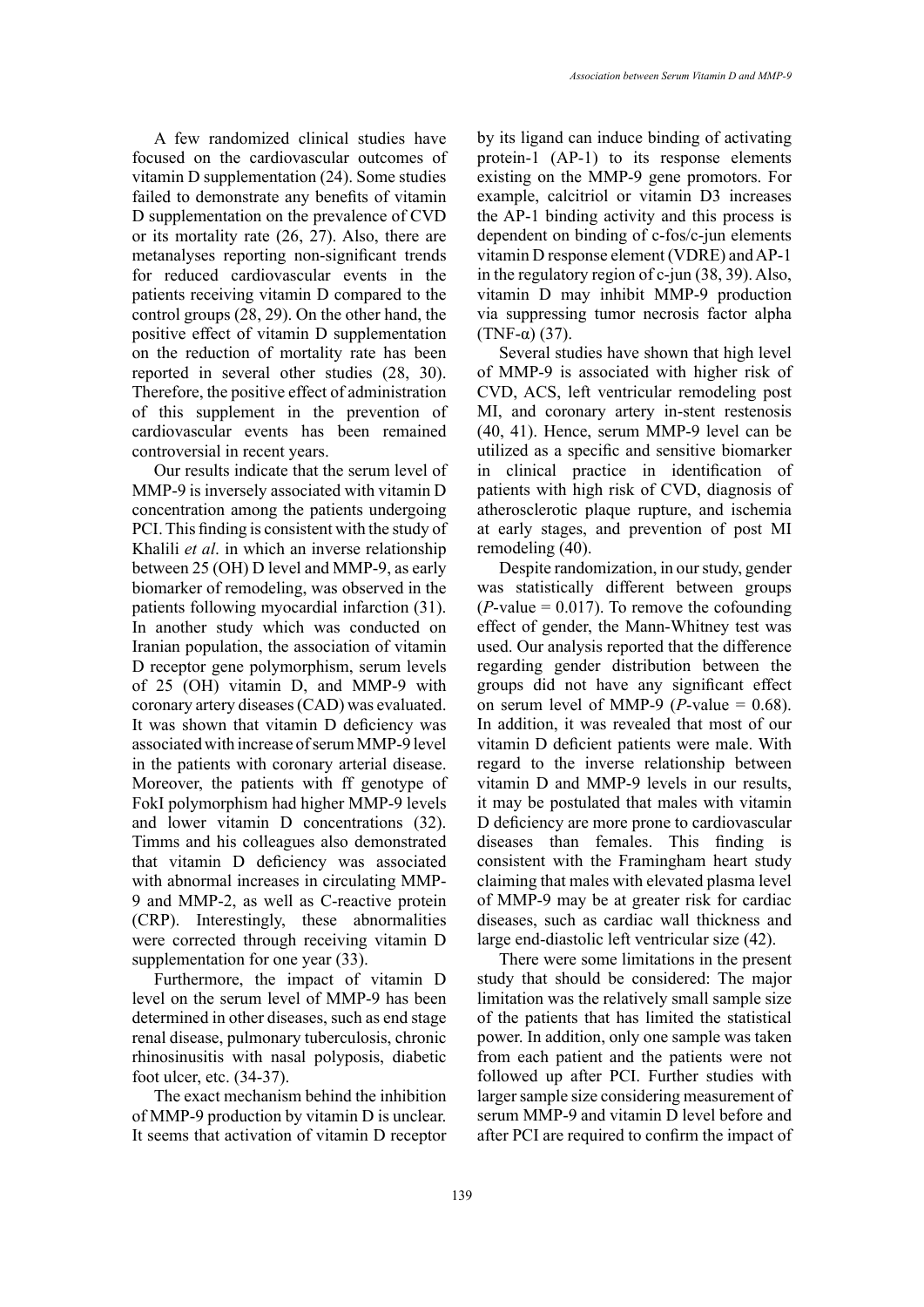serum level of vitamin D and MMP-9 on CVD events and the outcomes of the treatment.

### **Conclusion**

Given the importance of remodeling in the patients undergoing PCI, it can be suggested that identification and management of the patients with vitamin D deficiency prior to PCI, may prevent or decrease post-PCI cardiovascular adverse effects and in-stent restenosis. However, further studies are required to confirm the effect of vitamin D supplementation in preventing cardiovascular events after PCI.

## **Acknowledgments**

The authors would like to express their gratitude to Center for Development of Clinical Research of Nemazee Hospital and Dr. Peyman Jafari for statistical assistance and also to managers and staffs of Kowsar and Alzahra Hospitals for their support.

### **Funding**

This research was financially supported by Pharmaceutical Sciences Research Center, Shiraz University of Medical Sciences (grant number: 15485).

#### **References**

(1) Roth GA, Johnson C, Abajobir A, Abd-Allah F, Abera SF, Abyu G, Ahmed M, Aksut B, Alam T, Alam K, Alla F, Alvis-Guzman N, Amrock S, Ansari H, Arnlov J, Asayesh H, Atey TM, Avila-Burgos L, Awasthi A, Banerjee A, Barac A, Barnighausen T, Barregard L, Bedi N, Belay Ketema E, Bennett D, Berhe G, Bhutta Z, Bitew S, Carapetis J, Carrero JJ, Malta DC, Castaneda-Orjuela CA, Castillo-Rivas J, Catala-Lopez F, Choi JY, Christensen H, Cirillo M, Cooper L, Jr., Criqui M, Cundiff D, Damasceno A, Dandona L, Dandona R, Davletov K, Dharmaratne S, Dorairaj P, Dubey M, Ehrenkranz R, El Sayed Zaki M, Faraon EJA, Esteghamati A, Farid T, Farvid M, Feigin V, Ding EL, Fowkes G, Gebrehiwot T, Gillum R, Gold A, Gona P, Gupta R, Habtewold TD, Hafezi-Nejad N, Hailu T, Hailu GB, Hankey G, Hassen HY, Abate KH, Havmoeller R, Hay SI, Horino M, Hotez PJ, Jacobsen K, James S, Javanbakht M, Jeemon P, John D, Jonas J, Kalkonde Y, Karimkhani C, Kasaeian A, Khader Y, Khan A, Khang YH, Khera S, Khoja AT, Khubchandani J, Kim D, Kolte D, Kosen S, Krohn KJ, Kumar GA, Kwan GF, Lal DK,

Larsson A, Linn S, Lopez A, Lotufo PA, El Razek HMA, Malekzadeh R, Mazidi M, Meier T, Meles KG, Mensah G, Meretoja A, Mezgebe H, Miller T, Mirrakhimov E, Mohammed S, Moran AE, Musa KI, Narula J, Neal B, Ngalesoni F, Nguyen G, Obermeyer CM, Owolabi M, Patton G, Pedro J, Qato D, Qorbani M, Rahimi K, Rai RK, Rawaf S, Ribeiro A, Safiri S, Salomon JA, Santos I, Santric Milicevic M, Sartorius B, Schutte A, Sepanlou S, Shaikh MA, Shin MJ, Shishehbor M, Shore H, Silva DAS, Sobngwi E, Stranges S, Swaminathan S, Tabares-Seisdedos R, Tadele Atnafu N, Tesfay F, Thakur JS, Thrift A, Topor-Madry R, Truelsen T, Tyrovolas S, Ukwaja KN, Uthman O, Vasankari T, Vlassov V, Vollset SE, Wakayo T, Watkins D, Weintraub R, Werdecker A, Westerman R, Wiysonge CS, Wolfe C, Workicho A, Xu G, Yano Y, Yip P, Yonemoto N, Younis M, Yu C, Vos T, Naghavi M and Murray C. Global, Regional, and National Burden of Cardiovascular Diseases for 10 Causes, 1990 to 2015. *J. Am. Coll Cardiol.* (2017)  $70:1 - 25$ 

- (2) Pagidipati NJ and Gaziano TA. Estimating Deaths From Cardiovascular Disease: A Review of Global Methodologies of Mortality Measurement. *Circulation* (2013) 127: 749-56.
- (3) Lusis AJ. Atherosclerosis. *Nature* (2000) 407: 233.
- (4) Frostegård J. Immunity, atherosclerosis and cardiovascular disease. *BMC. Med.* (2013) 11: 117.
- (5) Libby P, Ridker PM and Hansson GK. Progress and challenges in translating the biology of atherosclerosis. *Nature* (2011) 473: 317.
- (6) Foroughinia F, Salamzadeh J and Namazi MH. Protection from procedural myocardial injury by omega-3 polyunsaturated fatty acids (PUFAs): is related with lower levels of creatine kinase-MB (CK-MB) and troponin I? *Cardiovasc Ther.* (2013) 31: 268-73.
- (7) Foroughinia F, Movahed Nouri B, Kojuri J and Ostovan MA. Impact of Omega-3 Supplementation on High Sensitive C-Reactive Protein Level and 30-Day Major Adverse Cardiac Events After the Implementation of Coronary Stent in Patients with Chronic Kidney Disease: A Randomized Clinical Study. *Adv. Pharm. Bull.* (2018) 8: 471-8.
- (8) Mulvihill N, Foley J. Inflammation in acute coronary syndromes. *Heart* (2002) 87: 201-4.
- (9) Luttun A, Dewerchin M, Collen D and Carmeliet P. The role of proteinases in angiogenesis, heart development, restenosis, atherosclerosis, myocardial ischemia, and stroke: insights from genetic studies. *Curr. Atheroscler Rep.* (2000) 2: 407-16.
- (10) Newby AC. Metalloproteinases promote plaque rupture and myocardial infarction: A persuasive concept waiting for clinical translation. *Matrix Biol.*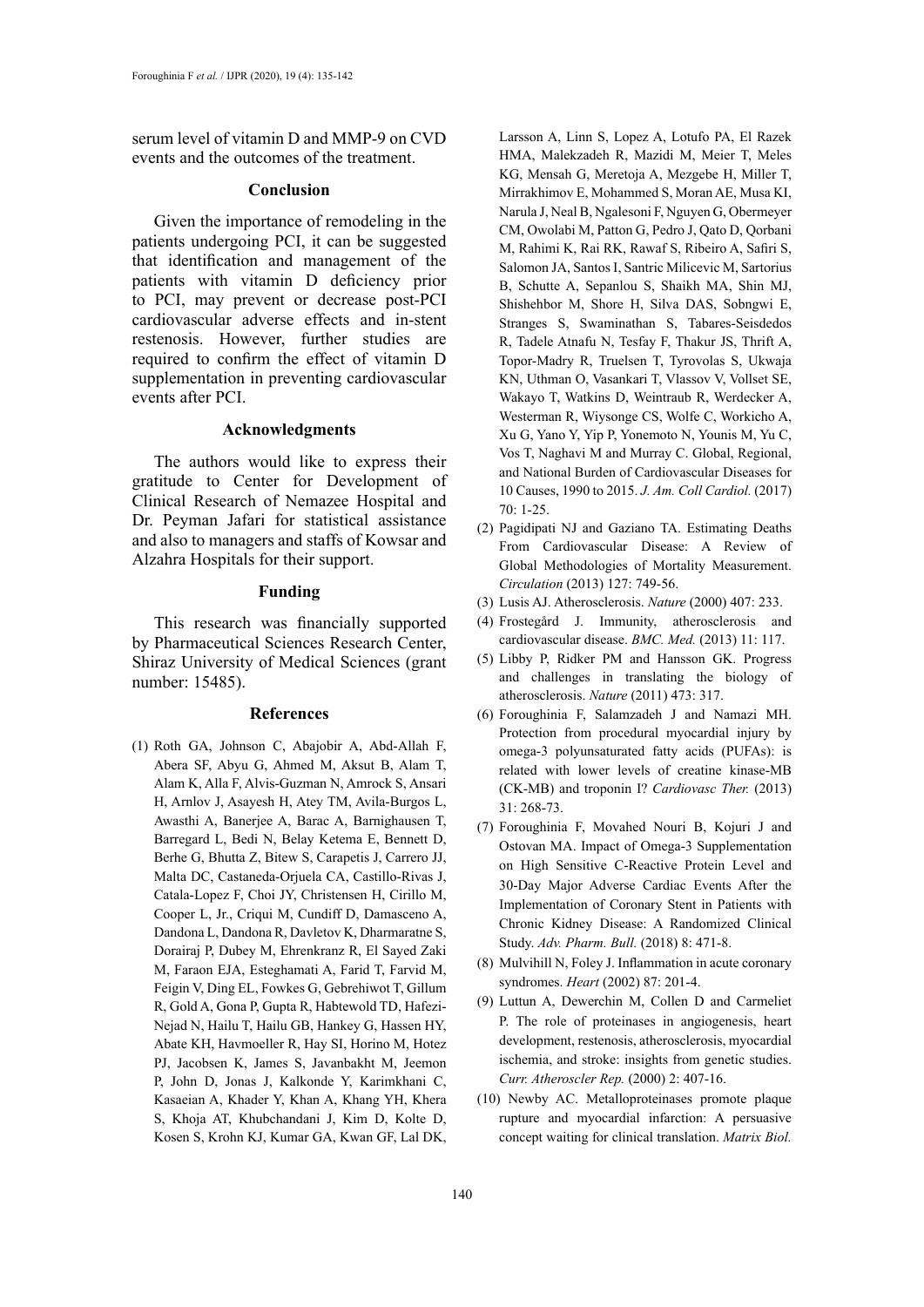(2015) 44: 157-66.

- (11) Newby AC. Dual role of matrix metalloproteinases (matrixins) in intimal thickening and atherosclerotic plaque rupture. *Physiol. Rev.* (2005) 85: 1-31.
- (12) Van den Steen PE, Dubois B, Nelissen I, Rudd PM, Dwek RA and Opdenakker G. Biochemistry and molecular biology of gelatinase B or matrix metalloproteinase-9 (MMP-9). *Crit Rev Biochem Mol Biol.* (2002) 37: 375-536.
- (13) Van Doren SR. Matrix metalloproteinase interactions with collagen and elastin. *Matrix Biol.* (2015) 44-46: 224-31.
- (14) Inokubo Y, Hanada H, Ishizaka H, Fukushi T, Kamada T and Okumura K. Plasma levels of matrix metalloproteinase-9 and tissue inhibitor of metalloproteinase-1 are increased in the coronary circulation in patients with acute coronary syndrome. *Am Heart J.* (2001) 141: 211-7.
- (15) Pleva L, Kusnierova P, Plevova P, Zapletalova J, Karpisek M, Faldynova L, Kovarova P and Kukla P. Increased levels of MMP-3, MMP-9 and MPO represent predictors of in-stent restenosis, while increased levels of ADMA, LCAT, ApoE and ApoD predict bare metal stent patency. *Biomed Pap Med Fac Univ Palacky Olomouc Czech Repub.* (2015) 159: 586-94.
- (16) Bouillon R, Carmeliet G, Verlinden L, van Etten E, Verstuyf A, Luderer HF, Lieben L, Mathieu C and Demay M. Vitamin D and human health: lessons from vitamin D receptor null mice. *Endocr Rev.* (2008) 29: 726-76.
- (17) Holick MF. Vitamin D deficiency. *N Engl J Med.* (2007) 357: 266-81.
- (18) Nemerovski CW, Dorsch MP, Simpson RU, Bone HG, Aaronson KD, Bleske BE. Vitamin D and cardiovascular disease. *Pharmacotherapy.* (2009) 29: 691-708.
- (19) Kienreich K, Tomaschitz A, Verheyen N, Pieber T, Gaksch M, Grubler MR and Pilz S. Vitamin D and cardiovascular disease. *Nutrients.* (2013) 5: 3005-21.
- (20) Kim SH, Baek MS, Yoon DS, Park JS, Yoon BW, Oh BS, Park J and Kim HJ. Vitamin D Inhibits Expression and Activity of Matrix Metalloproteinase in Human Lung Fibroblasts (HFL-1) Cells. *Tuberc Respir Dis (Seoul).* (2014) 77: 73-80.
- (21) Raschetti R, Morgutti M, Menniti-Ippolito F, Belisari A, Rossignoli A, Longhini P and La Guidara C. Suspected adverse drug events requiring emergency department visits or hospital admissions. *Eur J Clin Pharmacol.* (1999) 54: 959-63.
- (22) Giovannucci E, Liu Y, Hollis BW and Rimm EB. 25-hydroxyvitamin D and risk of myocardial infarction in men: a prospective study. *Arch. Intern. Med.* (2008) 168: 1174-80.
- (23) Dobnig H, Pilz S, Scharnagl H, Renner W, Seelhorst U, Wellnitz B, Kinkeldei J, Boehm BO, Weihrauch G and Maerz W. Independent association of low serum 25-hydroxyvitamin d and 1,25-dihydroxyvitamin d levels with all-cause and cardiovascular mortality. *Arch Intern Med.* (2008) 168: 1340-9.
- (24) Kienreich K, Tomaschitz A, Verheyen N, Pieber T, Gaksch M, Grübler MR and Pilz S. Vitamin D and cardiovascular disease. *Nutrients.* (2013) 5: 3005-21.
- (25) Wang TJ, Pencina MJ, Booth SL, Jacques PF, Ingelsson E, Lanier K, Benjamin EJ, D'Agostino RB, Wolf M and Vasan RS. Vitamin D deficiency and risk of cardiovascular disease. *Circulation.* (2008) 117: 503-11.
- (26) Hsia J, Heiss G, Ren H, Allison M, Dolan NC, Greenland P, Heckbert SR, Johnson KC, Manson JE, Sidney S andTrevisan M. Calcium/vitamin D supplementation and cardiovascular events. *Circulation* (2007) 115: 846-54.
- (27) LaCroix AZ, Kotchen J, Anderson G, Brzyski R, Cauley JA, Cummings SR, Gass M, Johnson KC, Ko M, Larson J, Manson JE, Stefanick ML and Wactawski Wende J. Calcium plus vitamin D supplementation and mortality in postmenopausal women: the Women's Health Initiative calciumvitamin D randomized controlled trial. *J. Gerontol A Biol. Sci. Med. Sci.* (2009) 64: 559-67.
- (28) Wang L, Manson JE, Song Y and Sesso HD. Systematic review: Vitamin D and calcium supplementation in prevention of cardiovascular events. *Ann..Intern. Med.* (2010) 152: 315-23.
- (29) Avenell A, MacLennan GS, Jenkinson DJ, McPherson GC, McDonald AM, Pant PR, Grant AM, Campbell MK, Anderson FH, Cooper C, Francis RM, Gillespie WJ, Robinson CM, Torgerson DJ and Wallace WA. Long-term follow-up for mortality and cancer in a randomized placebo-controlled trial of vitamin D(3) and/or calcium (RECORD trial). *J. Clin. Endocrinol. Metab.* (2012) 97: 614-22.
- (30) Autier P and Gandini S. Vitamin D supplementation and total mortality: a meta-analysis of randomized controlled trials. *Arch .Intern. Med.* (2007) 167: 1730-7.
- (31) Khalili H, Talasaz AH and Salarifar M. Serum vitamin D concentration status and its correlation with early biomarkers of remodeling following acute myocardial infarction. *Clin. Res. Cardiol.* (2012) 101: 321-7.
- (32) Moradi N, Fadaei R, Ahmadi R, Mohammad MH, Shahmohamadnejad S, Tavakoli Yaraki M, Aghajani H and Fallah S. Role of serum MMP-9 levels and vitamin D receptor polymorphisms in the susceptibility to coronary artery disease: An association study in Iranian population. *Gene* (2017)